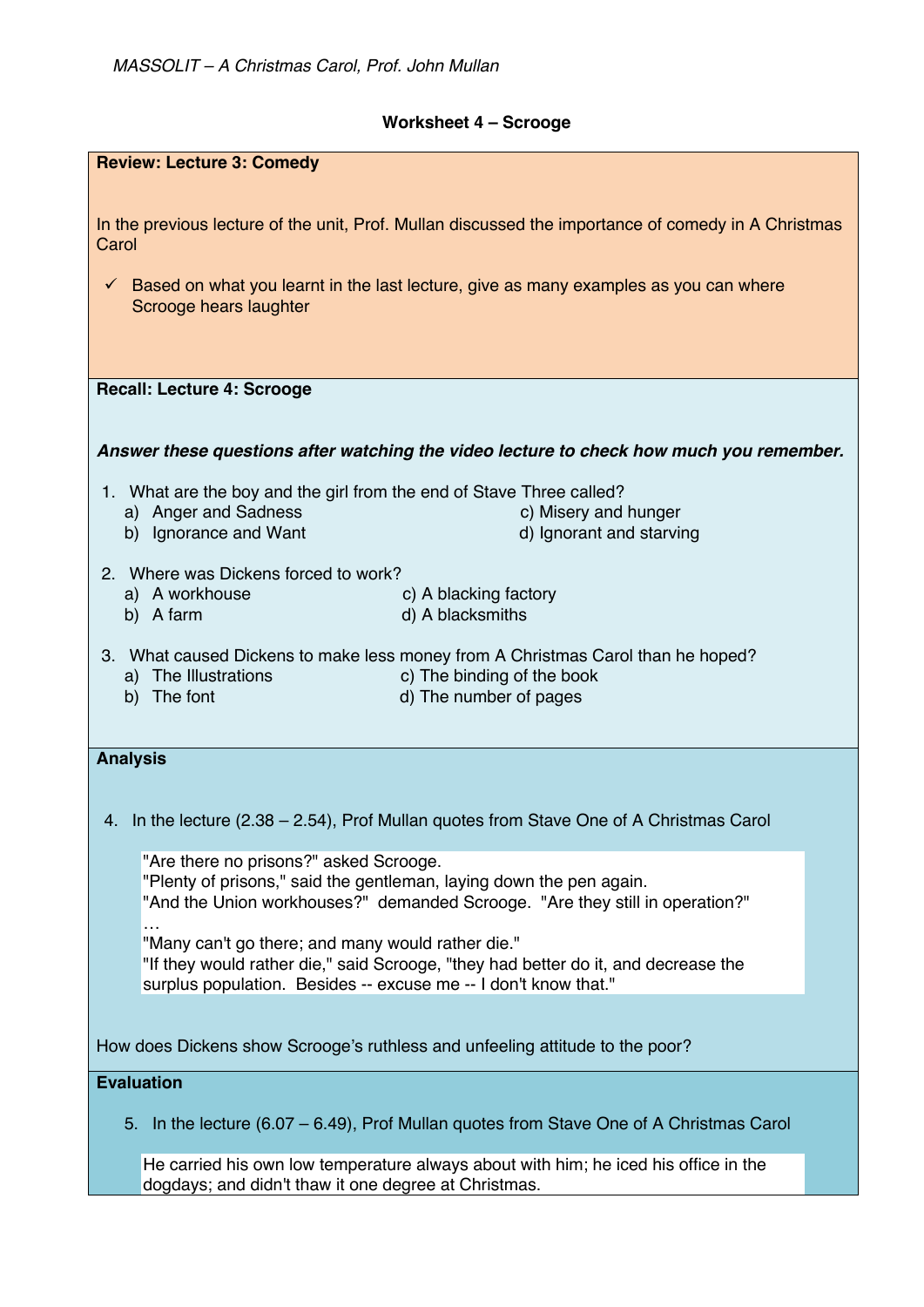External heat and cold had little influence on Scrooge. No warmth could warm, no wintry weather chill him. No wind that blew was bitterer than he, no falling snow was more intent upon its purpose, no pelting rain less open to entreaty. Foul weather didn't know where to have him. The heaviest rain, and snow, and hail, and sleet, could boast of the advantage over him in only one respect. They often "came down" handsomely, and Scrooge never did.

How does Dickens use language to portray Scrooge as heartless?

Challenge: Watch Prof. Michael Slater on the origins of A Christmas Carol

What is the purpose of Scrooge's character according to Prof. Slater?

## Transcript:

In 1843, Dickens was horrified by reading a Government report. It was, in fact, the second parliamentary report – The Parliamentary Commission on the Employment of Women and Children, showing the horrific conditions under which very young children were made to work under ground or to work tremendously long hours in appalling conditions in factories. Dickens read this and he described himself as being "perfectly stricken down by it" and he determined that he would strike, as he said, "the heaviest blow in my power" on behalf of these victims of the Industrial Revolution and in October 1843, he was giving a talk in Manchester. It was in the course of giving this talk in this large industrial city, that the idea came to him that the best thing he could do by way of calling public attention to the horror of this report, would be by writing a story, rather than an article – "Something that would strike the heaviest blow in my power", as he said, "something that would come down with sledgehammer force" – and this was the conception of the Christmas Carol, beginning, of course, with the conception of Scrooge – that wonderful name, Scrooge – a combination of screw and gouge.

The idea of Scrooge as the ultimate miser, the ultimate loner, who had no feelings for the rest of humanity, except just for how much money he would make out of them. Then he had the concept of the three spirits – the Spirit of Christmas Past, Christmas Present and Christmas Future – by which, in one night – the night of Christmas Eve, Scrooge was to be converted from his extreme misanthropy to great benevolence and love of humanity. Scrooge is visited by three ghosts – The Ghost of Christmas Past, takes him back into his childhood and his young manhood, shows him the suffering that he himself underwent as a child. There's a particularly poignant scene where he's left alone in this barren, horrible schoolroom, while all the other children have gone home for the Christmas holidays and Dickens writes, 'Scrooge sat down and wept to see him his former self as he had used to be.' He begins with pity for himself, then he's shown further visions which make him very uncomfortable about his past, his engagement to a beautiful young girl and then the girl breaking off the engagement and Scrooge, in the present, as it were, is horrified to see himself becoming in the past, more and more miserly. Then the second visitor is the Ghost of Christmas Present – this great, jolly giant sitting on a great mound of turkeys and Christmas puddings and so forth, and he shows Scrooge the home life of his own poor clerk, whom he pays starvation wages to – 15 shillings a week – and Bob Cratchit has to keep his family of several children – including, of course, the crippled child, Tiny Tim – and he has to keep them on this meagre wage. But the Ghost of Christmas Present, shows Scrooge the family happiness at Christmas and Scrooge is shown even Bob Cratchit, who is a very devoted and faithful employee, despite the terrible way Scrooge treats him, even raises a glass to toast Mr. Scrooge. Scrooge is particularly concerned with the crippled child, Tiny Tim, and he says to the Ghost of Christmas Present, tell me if Tiny Tim will live, and the Ghost of Christmas Present says, well, if things don't change, then he will not be here for another Christmas – he will die. And Scrooge is filled with pity. He has this nostalgia first of all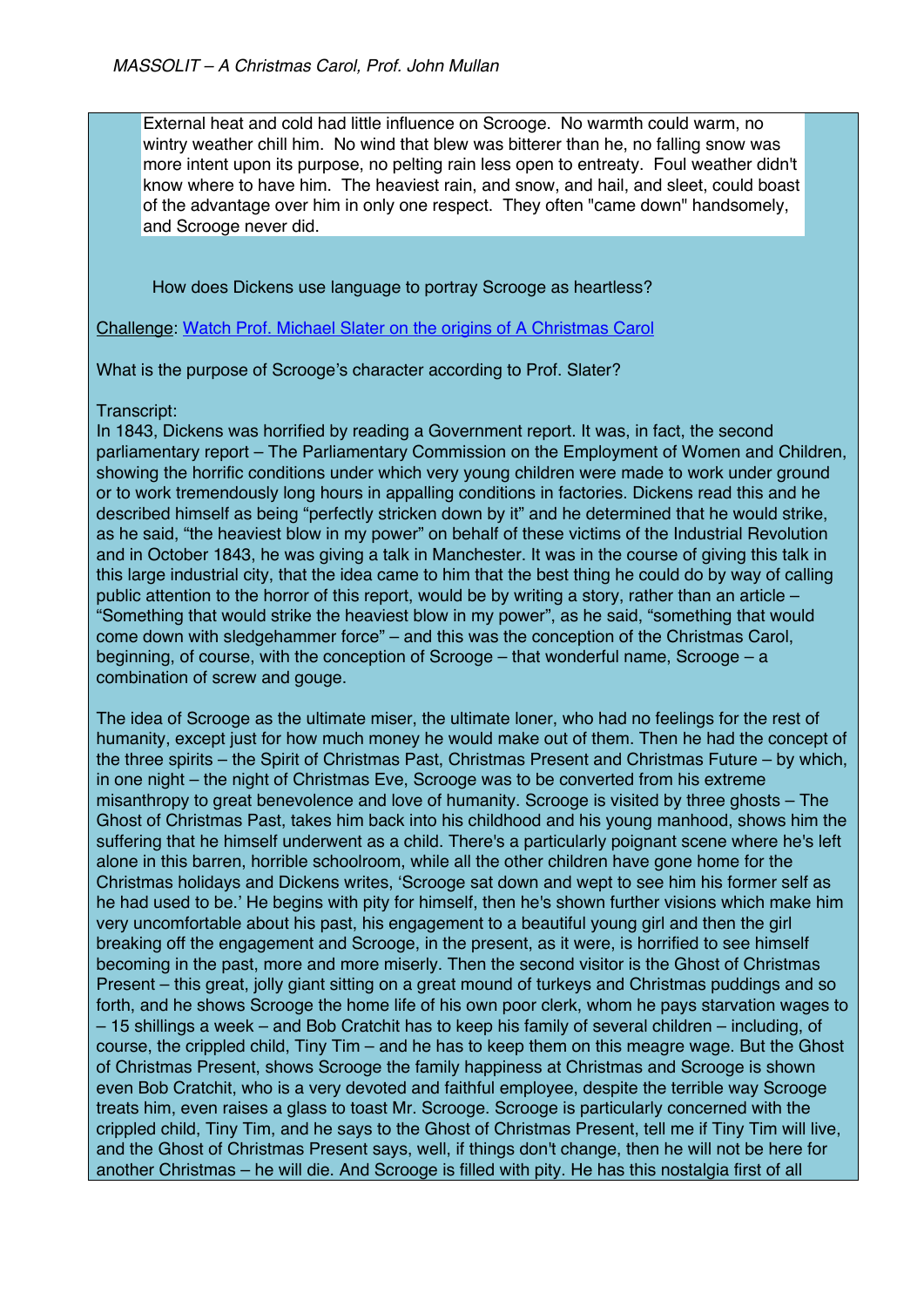about his own past and before he became corrupt, as it were, then pity for the Cratchits in the present and then the third – and most, the most frightening, of course, of the ghosts of the one who doesn't speak – is the Ghost of Christmas Yet to Come – this dark shadow who shows Scrooge visions of the horrible, bleak, desolate death of an unnamed man, who has cut himself off from all humanity and dies in solitude and is buried in a very horrible grave in a London churchyard. And Scrooge is made to read the name on that tombstone which, of course, is Scrooge. So, the third great component is fear, so there's nostalgia, pity and fear and these things work on Scrooge to convert him so that when he wakes up the next morning, it hasn't been three different nights, as he thinks – it's all happened in one night. He has been converted, of course, from this horrible old miser to one of the most benevolent and loving and outgoing of all possible human beings. And this is the very well-known story of the Christmas Carol, which gives us this wonderful story about change – how we can all change and become something much better.

Dickens said that he composed it in a kind of frenzy, walking about the black streets of London night after night, composing this story in his mind, getting it written in time for publication just immediately after Christmas 1843. He wanted it to be a very attractive little book, so he wanted his publishers to spare no expense – this included coloured illustrations – hand painted illustrations, which was, of course, enormously expensive, so that there was a contradiction there – I mean, Dickens wanted the book to reach the poorest readers, but it would be impossible for the publishers to publish it at less than five shillings, which was an enormous sum, of course, for a working class family to afford.

The illustrator was the very distinguished and famous artist, John Leech, who was the leading illustrator on the great comic magazine, Punch, and a very very close friend of Dickens. One of the most powerful illustrations is the illustration of the terrible children – they're just called Ignorance and Want, with whom the Ghost of Christmas Present confronts Scrooge at the end of that section of the Carol – just before the Ghost of Christmas Present – having shown him the Cratchit's dinner, having shown him all the happiness and joy of his nephew's Christmas party, the Ghost of Christmas Present is about to leave him. When he notices these rather claw-like feet, skin and bone, as it were – sticking out from under the robes of the ghost, who then reveals these two terrible children – wolfish, scowling, desperate – the Ghost of Christmas Present tells Scrooge, beware of these children and all of their degree. He's hinting at some terrible outbreak of revolution and so on and this was very much a fear of the 1840s – the hungry 40s as they were known – that there might occur in England, some kind of revolution, as there had occurred in France in the previous century and what is very interesting is that Leech – this is not in the text – he adds this himself, the background to this scene, where Scrooge confronts these two children, is factory chimneys – factories. The scene's supposed to take place in London, not in Manchester, but Leech, mindful I suppose, or having talked to Dickens about the horror of the report of the exploitation of children in mines and manufacturers, does have these factory chimneys behind, which is in this scene – which is very telling, I think. Anyway, the thing was written in just a few weeks and it was published, sold out immediately and was a huge, huge success. It was reviewed everywhere and universally praised. Thackeray, Dickens's great rival as a novelist, said in his review of the Christmas Carol, "it seems to me a national benefit and to every man and woman who reads it, a personal kindness."

It sold one edition after another. Of course, was put on the stage, Dickens couldn't control this – I mean, there was no copyright protection in those days, so that dramatists were free to seize on the work of novelists and turn them into plays and put them on the stage and I think there were about five different versions of the Carol running at the – at different London theatres, within weeks of the publication. He had hoped that the Carol would earn him a great deal of money but, in fact, the costs of production were so enormous that his profit in the end was very little. He could do nothing to stop the pirates, who he tried – he went to law to stop the pirated versions of the Carol, but